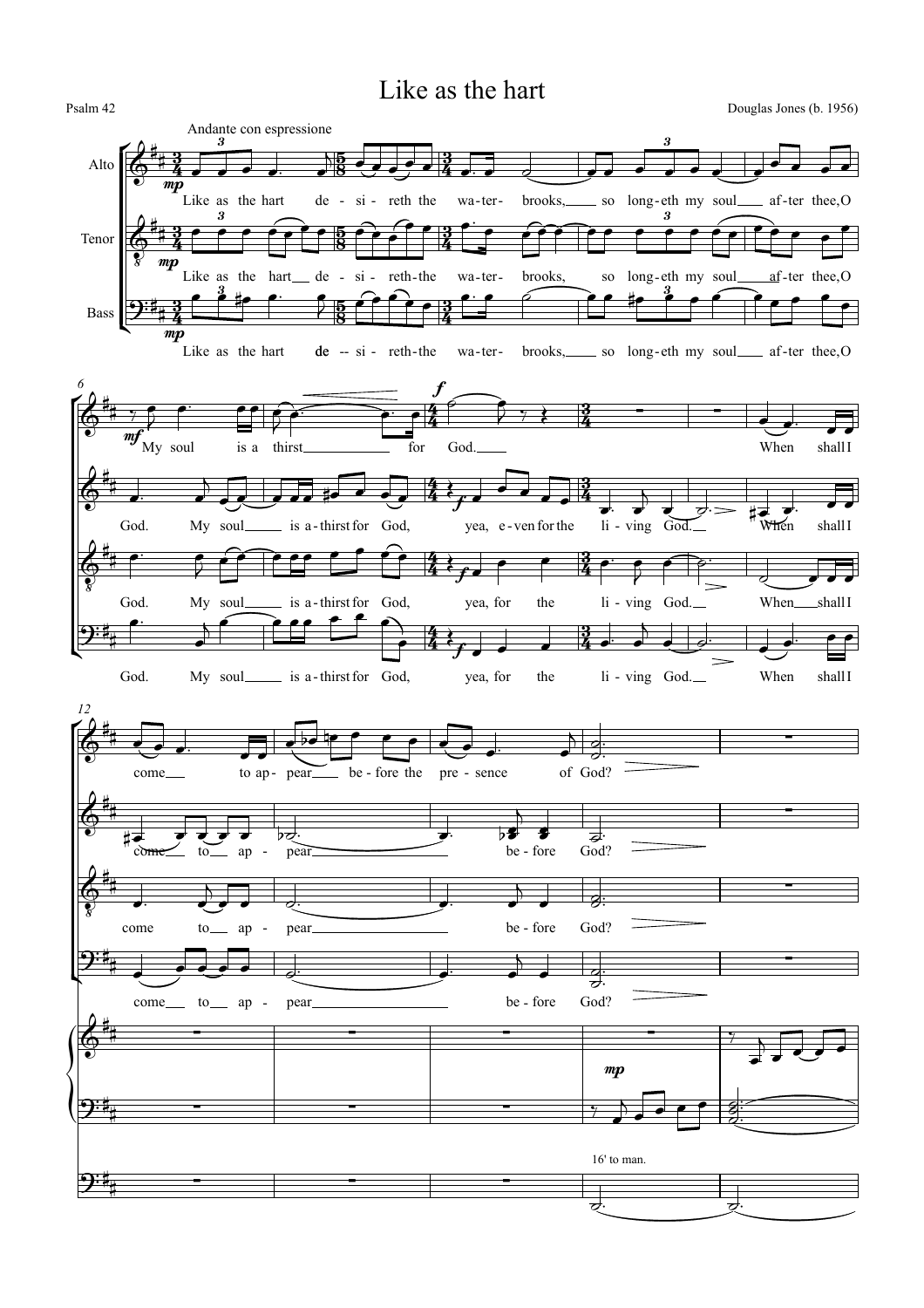

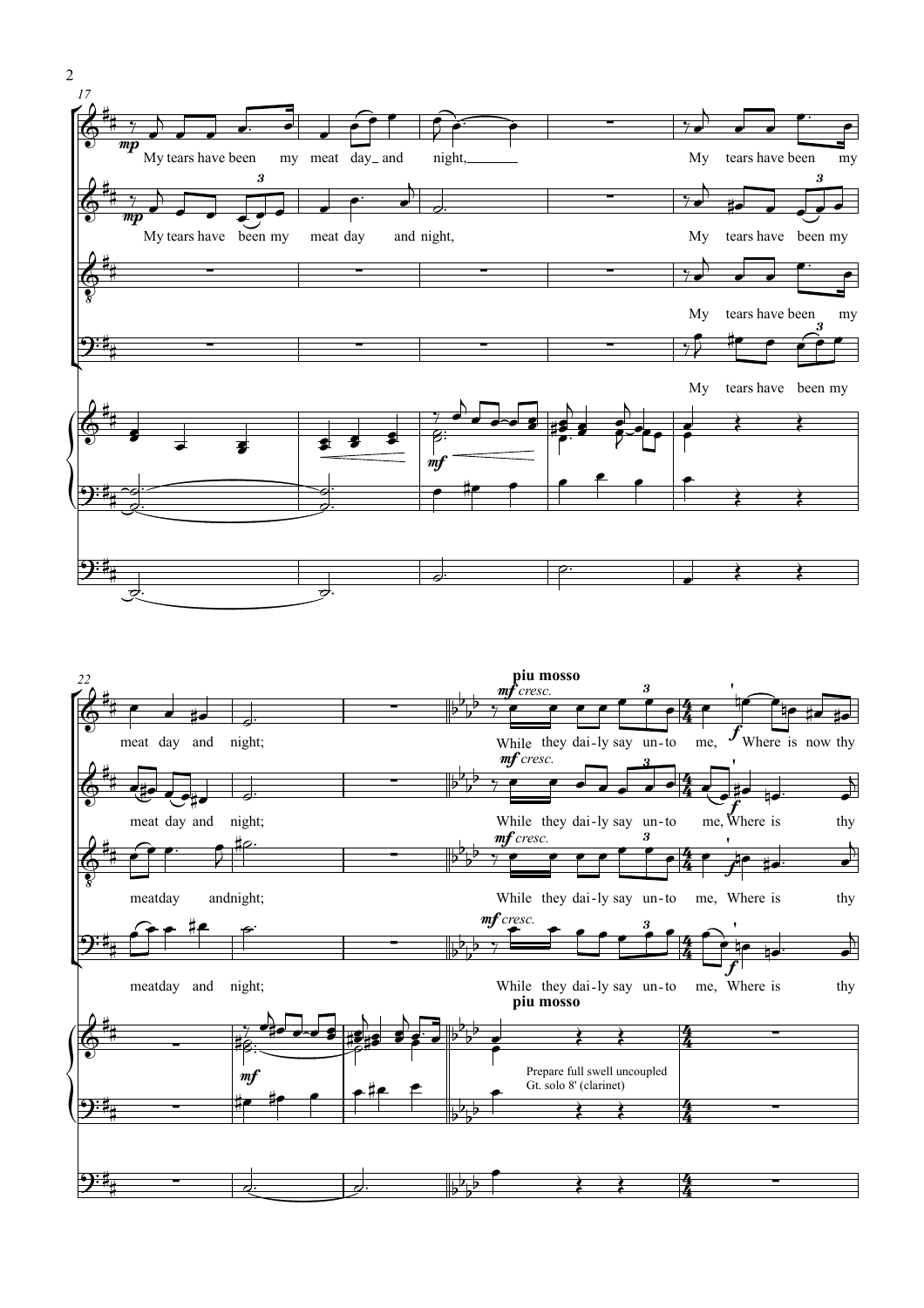

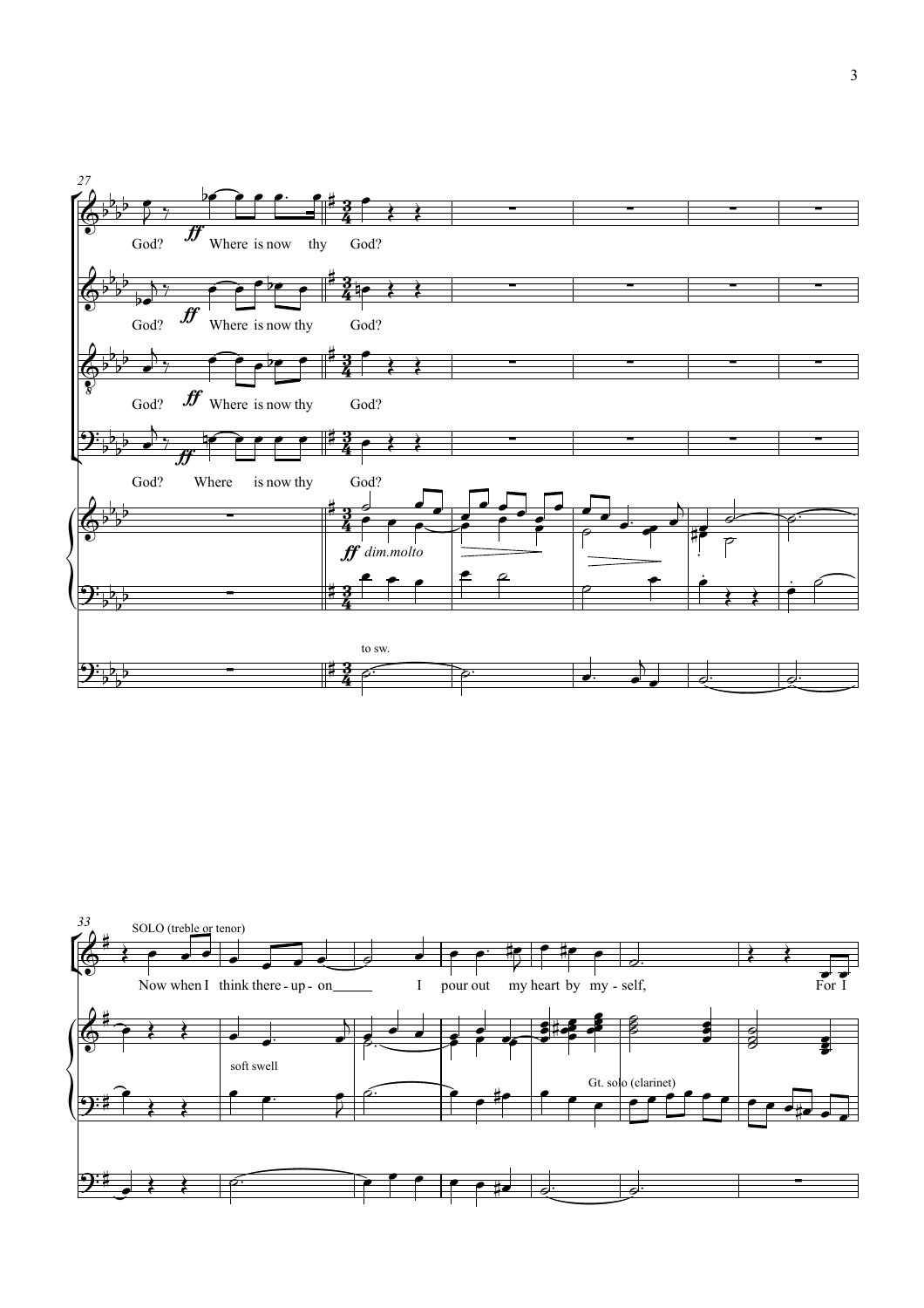



 $\overline{4}$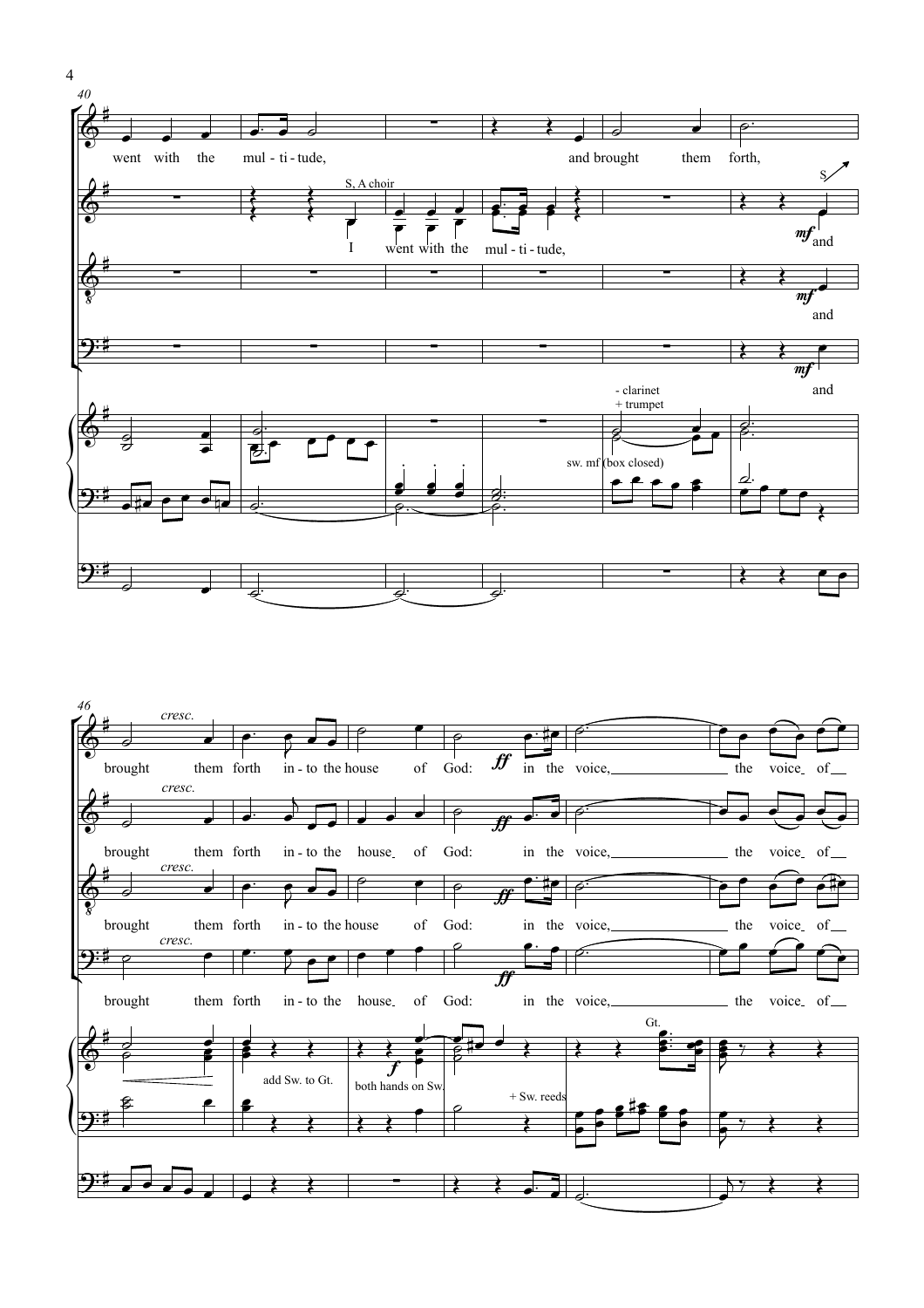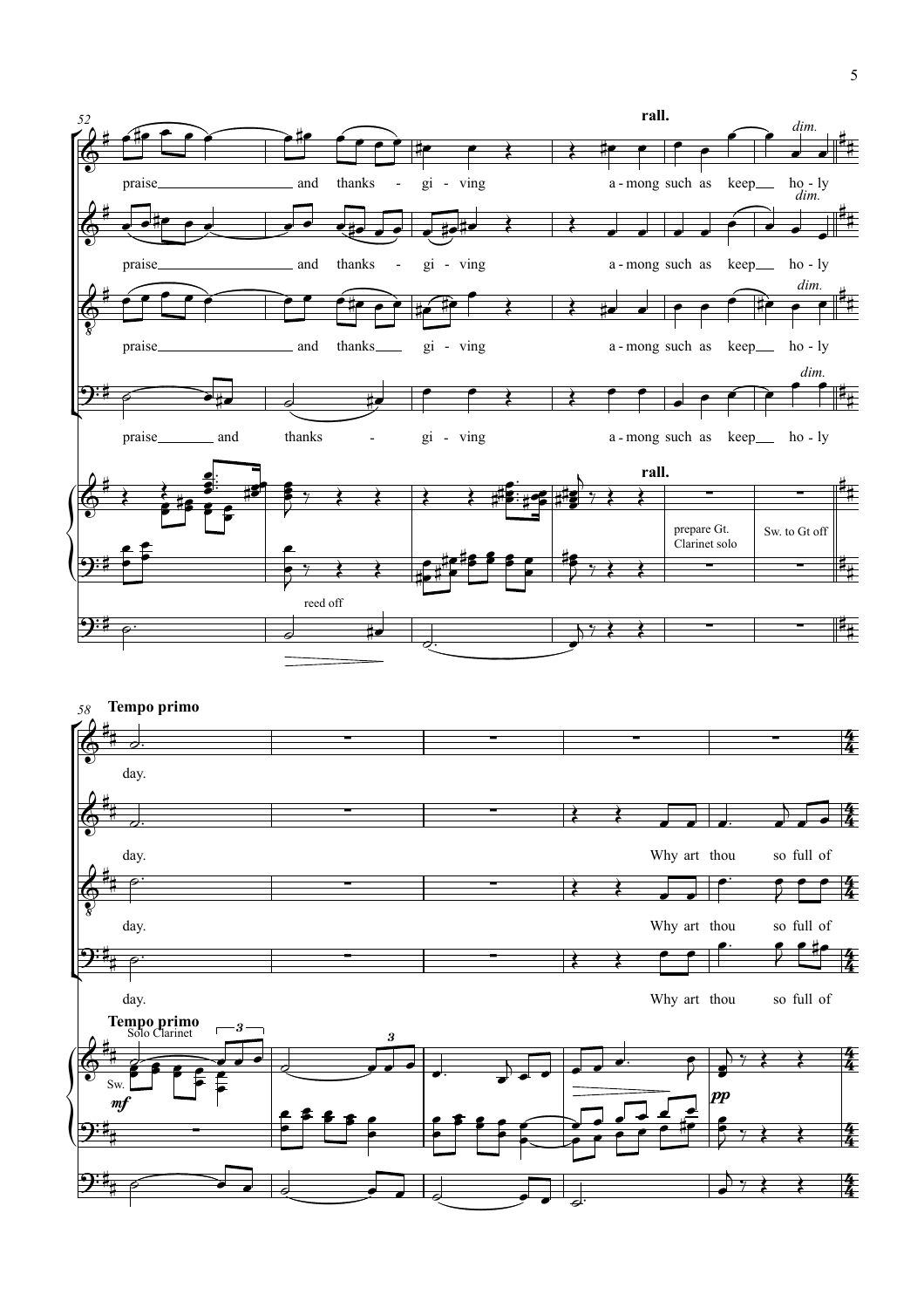